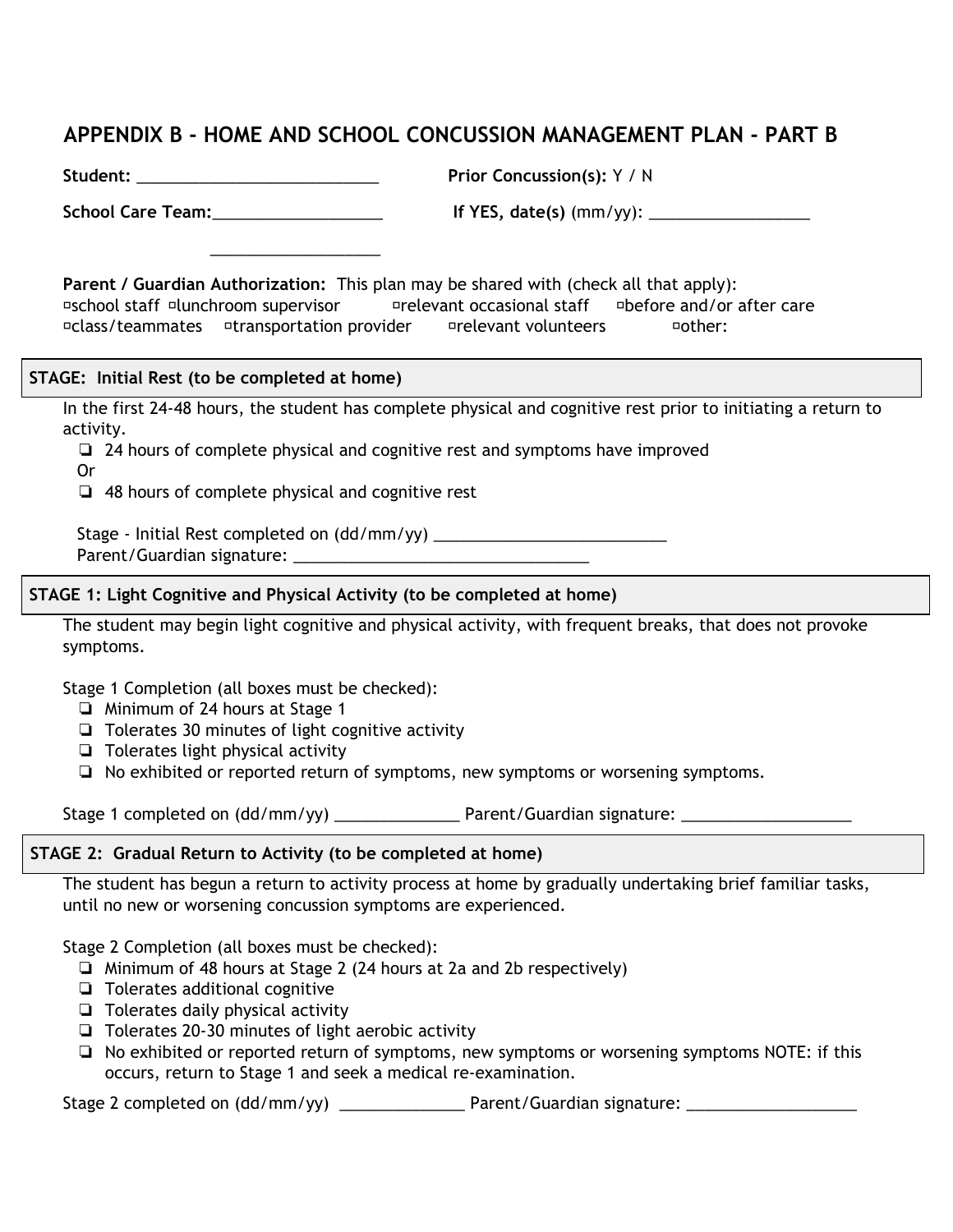## 3단계: 인지 활동 및 신체 활동 복귀 준비(자택 및 학교에서 작성)

해당 학생은 파트타임으로 학교에 다니면서 적절한 지원을 받으며 통상적 활동을 점진적으로 늘림으로써 자택 및 학교에서 점진적 인지 활동 및 신체 활동 복귀를 시작했다. 학교 관리팀 회의일:

| 제한/수정/조정 | 일시 |
|----------|----|
|          |    |
|          |    |
|          |    |

3단계 완료(모든 칸에 체크해야 함):

| سا | 74 |  |
|----|----|--|
|    |    |  |

 $\Box$ ❏ Tolerates 4-5 hours of cognitive activity a day between home and school

 $2<sub>3</sub>$ 

❏ Tolerates simple individual drills/sport specific drills

□ ddourxhiteited door stpageted dared usere to fasyme plto and symptoms or worsening symptoms NOTE: if this

3단계 완료 날짜(일일/월월/년년) \_\_\_\_\_\_\_\_\_\_\_\_\_ 학부모/후견인 서명: \_\_\_\_\_\_\_\_\_\_\_\_\_\_\_\_\_\_\_\_\_\_\_\_\_\_\_\_\_\_\_\_\_\_ 학교 관리팀 서명: \_\_\_\_\_\_\_\_\_\_\_\_\_\_\_\_\_\_\_\_\_\_\_\_

# 4단계: 학업 완전 복귀 및 증가된 신체 활동(자택 및 학교에서 작성)

The student is returning to full cognitive activities by attending school full-time and increased physical

activities. Minimal supports required at this stage.

학교 관리팀 회의일: \_\_\_\_\_\_\_\_\_\_\_\_\_\_\_\_\_\_\_\_

| 제한/수정/조정 | 일시 |
|----------|----|
|          |    |
|          |    |

4단계 완료(모든 칸에 체크해야 함):

❏ Minimum of 24 hours at Stage 4

- ❏ Symptoms have improved
- ❏ Tolerates a full day of school and a nearly normal workload with no accommodations or modifications
- ❏ Tolerates increased physical activity, as detailed in chart (pg.2)
- ❏ No exhibited or reported return of symptoms, new symptoms or worsening symptoms NOTE: if this occurs, return to Stage 3 and seek a medical re-examination
- ❏ Concussion Medical Clearance signed by a physician or nurse practitioner